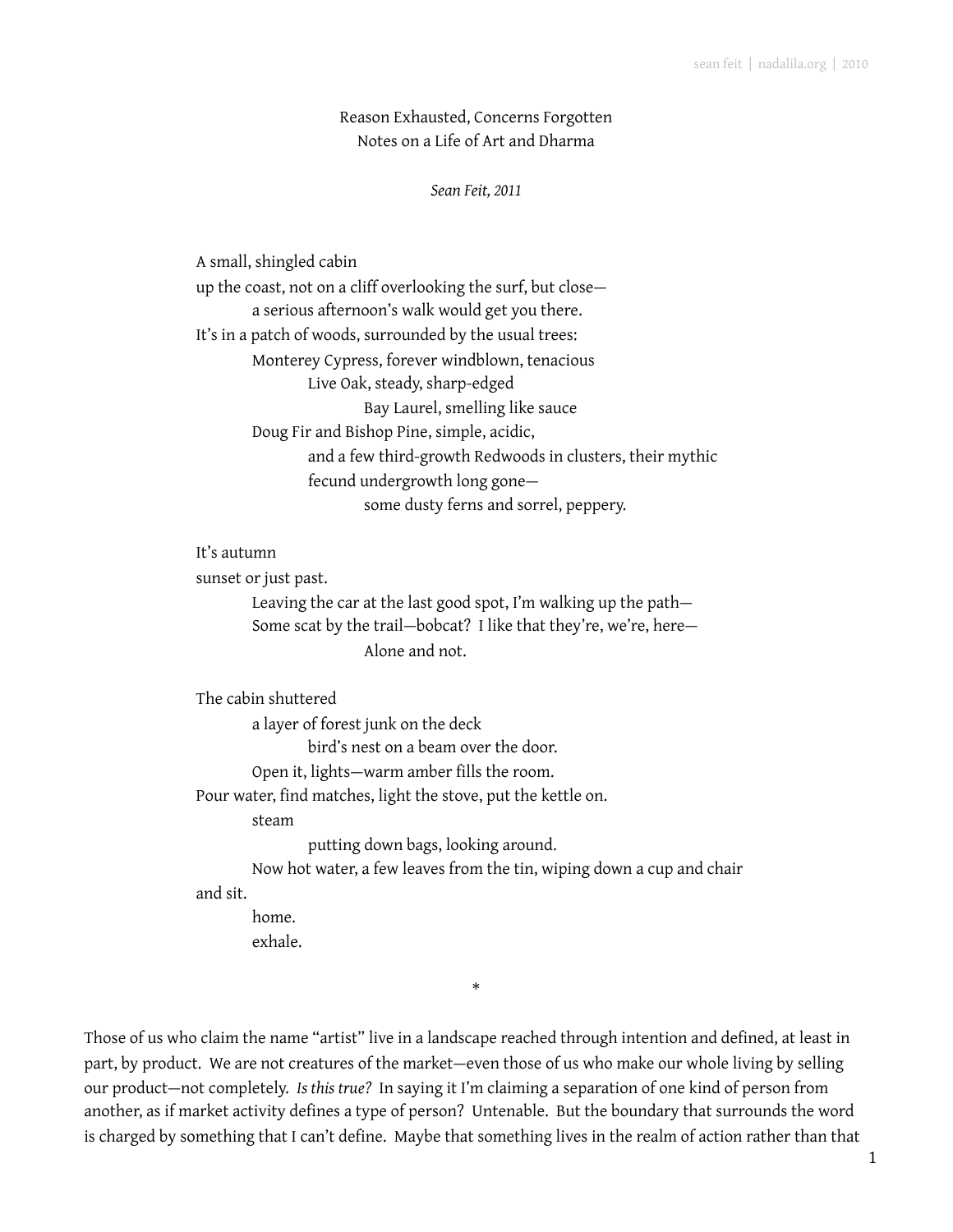of identity. What makes a person an Artist? A bricklayer lays bricks. A stockbroker brokers stocks. A baker bakes. An artist [makes? is?] art. But there's no verb. An artist arts.

What does it mean to art? Something happens, clearly. People make things. Sometimes things you use—like a desk, a computer, paper, a house, a coat, soup stock. All these can be beautiful, moving, "artistic" if their shape, function, and graceful design rise to a certain level. (There is an Apple PowerBook in the San Francisco Museum of Modern Art.) So then it's about the amount of a certain quality—art-fullness (cousin of artifice and artificial?)—in a thing, as if anything with sufficient grace crosses over a mysterious border into a new identity? My Oxford American Dictionary defines art as "works to be appreciated primarily for their beauty or emotional power". So there's a built-in impracticality at the center of the "art"-ness of a thing? If use is primary and beauty is secondary a thing is excluded from the Art club.

So dances

 Words that don't tell Images that don't explain

useless.

*Ikkyū says, "Nobody knows why we do what we do. This cup of sake does.["1](#page-1-0)*

Of course, people make things that aren't task-oriented, or at least not oriented toward the same kinds of tasks, and those things might lean toward beauty or affectivity as their primary purpose. Even there, identity accretes in the object rather than its creator. What is the action that artists *do*? Objects (gestures, images, actions, sounds) shine with an inner light, they live in perception and appreciation. But the one who makes also shines, and that shining is a side effect of the activity, the doing, of art. As if art is an energy in whose presence beings and objects both shine. Cultures tend to dream into this energy as female—the one who possesses the power of creation. The Greeks called the energy *Musae*, embodied as the nine goddesses of the arts and learning, which has become the "museum", where chosen shining objects are collected and prevented from use, available only for their affectivity. When the Divine is praised, when creative force is flowing, the *Musae* are present. The social mythology of the arts privileges contact with these *Musae*, their presence one of the coveted experiences of human life. An energy that comes and goes unexpectedly, ravishing the artist with inspiration—it sounds like what mystics in every religion report in the course of their prayers. The Kashmiri devotional poet-saint Mirabai longs for "the Energy That Lifts Mountains"—*Giridhara*, one of the names of Krishna, her midnight love—singing,

"Something has reached out and taken in the beams of my eyes.

…All I was doing was being, the Dancing Energy came by my house."[2](#page-1-1)

and

 "My Beloved has come home with the rains, And the fire of longing is doused.

<span id="page-1-0"></span><sup>1</sup> Ikkyū, trans. Stephen Berg, *Crow With No Mouth* (Copper Canyon Press, 1989)

<span id="page-1-1"></span><sup>2</sup> *Mirabai—ecstatic poems*. Versions by Robert Bly and Jane Hirshfield. (Beacon: Boston, 2004.) p. 3.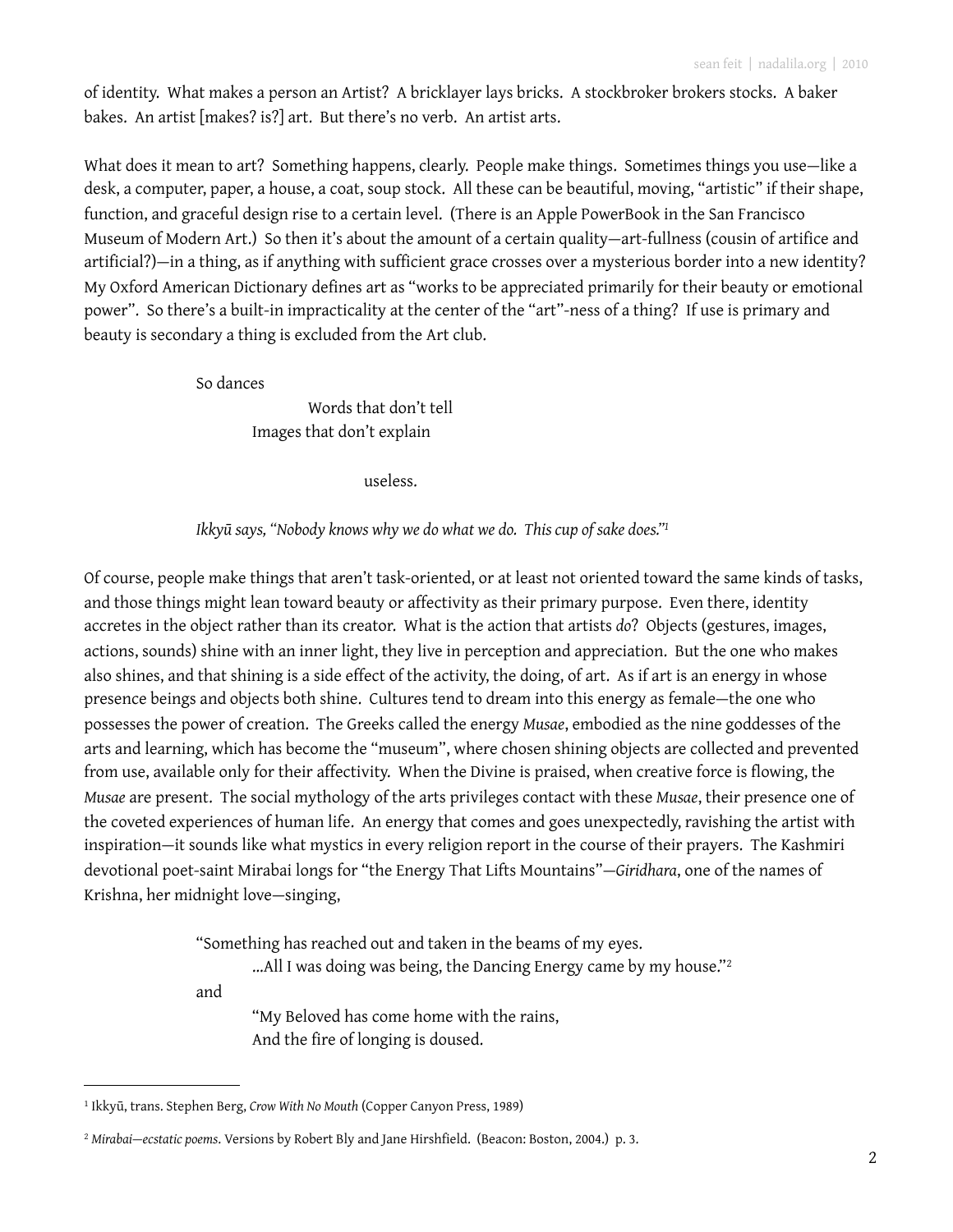#### Giridhara is in my courtyard, and my wandering heart has returned."<sup>3</sup>

*"There is a vitality, a life force, a quickening that is translated through you into action, and there is only one of you in all time, this expression is unique, and if you block it, it will never exist through any other medium; and be lost. The world will not have it. It is not your business to determine how good it is, not how it compares with other expression. It is your business to keep it yours clearly and directly, to keep the channel open. You do not even have to believe in yourself or your work. You have to keep open and aware directly to the urges that motivate you. Keep the channel open. No artist is pleased. There is no satisfaction whatever at any time. There is only a queer, divine dissatisfaction, a blessed unrest that keeps us marching and makes us more alive than the others."*[4](#page-2-1)

\*

Nowadays we hear, "everybody's an artist." I think Graham got it wrong in her famous rant—that saw about "us" and "the Others" (my capital), and how we're "more alive". [5](#page-2-2) We don't *do* that "more… than the others" thing anymore. Everybody's painting goes on the fridge, no exceptions. I'm American, raised in a myth of Great Equality. My generation heard "If you want to be me, be me, and if you want to be you, be you. There's a million things to do, you know that there are."[6](#page-2-3) But that's me talking now, grown up and invested in kindness. How did I get here? As a young musician in love with the Great Composers, I fully got on the "blessed unrest" train—the Path of the Artist. I drank in the stories of those men and their brilliance, intensity, beauty, madness, bitterness, pain. So many of us did. And rode that train a long way, staring out the window at the prairie going by, heading for the City, a car full of Artists, each of us so very special, inspired, unhappy, and alone.

So many unhappy Artists! But something *was* happening there, even though we were terribly self-conscious, something that is still here. I feel it sometimes—maybe it's the Energy That Lifts Mountains. Is this what a Life Path feels like? It's not the same as Graham's vitality, "quickening", and not the same as the old guys' muse that I loved so dearly. But those stories are a doozy. They stick around: The discipline that leads to creation… The discipline *of* creation... The wizening nobility of failure… Suffering and brilliance. The myth crumbles even as it inspires. Somehow I absorb both the myth of the brilliant, *rare* Artist, and at the same time a democratic story that everyone is creative and can make "art". "You already have it." "It comes from inside."[7](#page-2-4) If everybody has it—the quickening—if it's a universal human quality, what's so special about the Artists?

I don't know what Artist means, but want to trace a Path that winds from that which is clearly inherited to that which arises from an unknown source, and how that which arises folds back into manifestation and creative product. In my life and art-making, this Path manifests an encounter between Asian contemplative practices

<span id="page-2-0"></span><sup>3</sup> Ibid, p. 50.

<span id="page-2-1"></span><sup>4</sup> Martha Graham, in a conversation with Agnes De Mille. Quoted in de Mille, Agnes, *Martha: The Life and Work of Martha Graham*. (NYC: Random House, 1991.) pp. 264. [Via Wikipedia.]

<span id="page-2-2"></span><sup>5</sup> Ibid.

<span id="page-2-3"></span><sup>6</sup> Cat Stevens, 1971. On *Footsteps in the Dark: Greatest Hits, vol. 2* (A&M Records, 1984).

<span id="page-2-4"></span><sup>7</sup> *Wild Mind*, Natalie Goldberg. (Bantam, NY, 1990). p. 12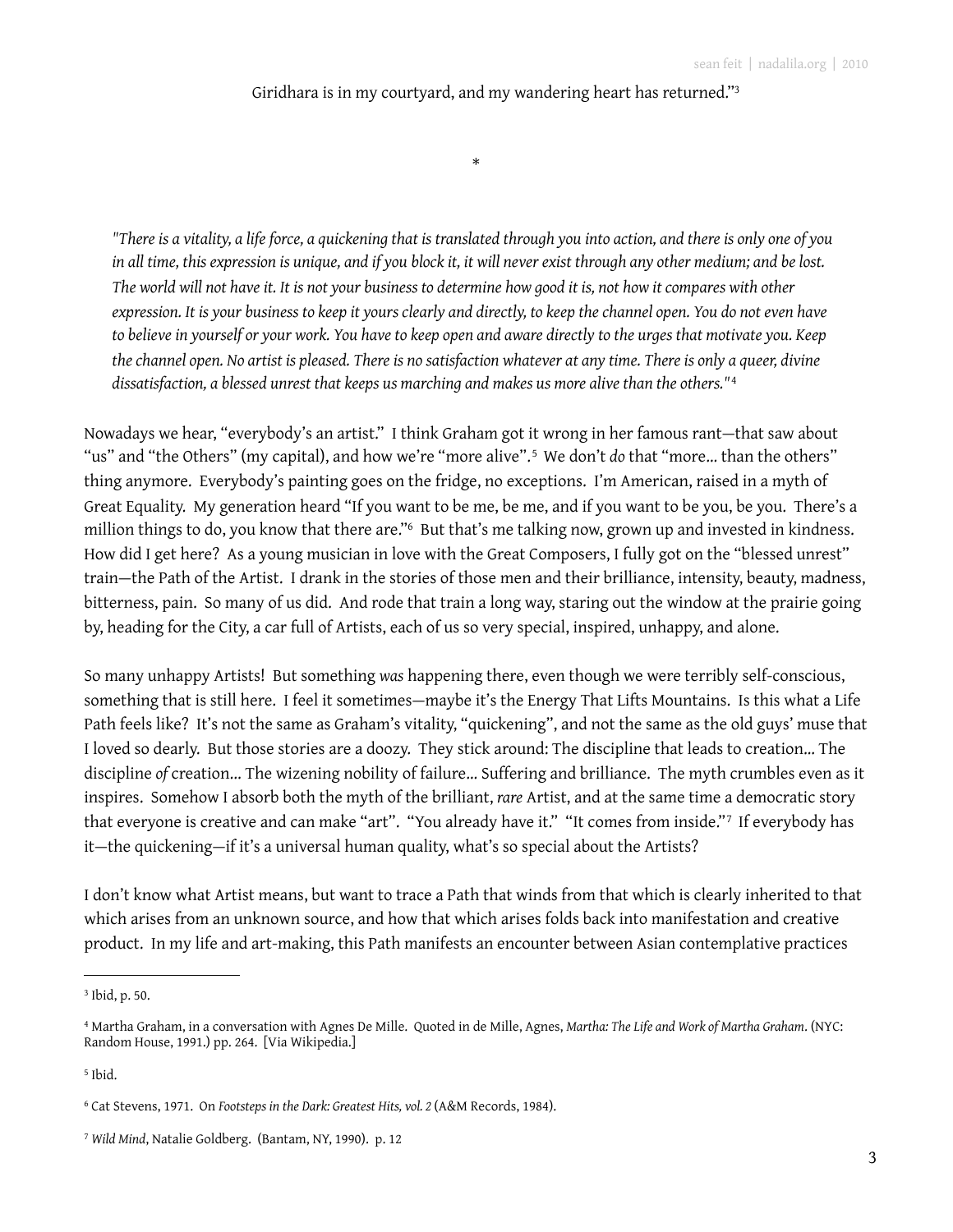and Western performance/art, an encounter centuries old but only recently widespread, the conversation between them only minimally charted. I know this Path in my body and immediate community, and tell one version of one thread of that encounter.

## *Self*

Age 15, at home alone. I'm wandering around the house alone, on a rare night when everyone else is out, and I'm newly old enough to be left alone. (Have I said "alone" enough times?) I'm indescribably relieved to be alone. The house is dark, all the lights out, no TV or radio. It's a still suburban evening, probably summer, warm air outside, no plans. I'm bored and lost, just in the low-level way that never left me in those days, but might have used the word "content" if I had any idea what that could mean. With all the lights out, the street is clear through the window, a pool of streetlamp, the silhouette of a plum tree, cars like sleeping elephants, all lined up. I don't know what to do, but sit at the piano. Open the lid. Play a little. Nothing in particular, but hold the pedal down and let some chords ring. The feel of the keys, smooth and square, with the little lip on the front of the white ones, and the tiny trapezoid of the blacks, so symmetrical and slightly tapered.

Now I'm brushing and stroking the keys, playing with my whole hand, not the fingers. It starts chordy, like Debussy, all water and spray, then I'm swimming, hands like swirling water themselves, chord shapes gone, and cascades of notes fill the room, my body, my ears, my mind. Roar of bass. Treble like bright raindrops, then crashing down fast. Painting the air with big gestures. A lifetime of line drawings, landscapes, figure drawing and dramatic illustration dissolves into color, curve, big brush abstraction, and splatter. After a lifetime of musical training that never took me past 1910, it took me five minutes in a dark room to find 1965. I had taken Jesus as my Lord and Savior at nine, but this was way better. I was inside a music that was freer than any music I had ever known—making, inside of, and in devotion to, all at once—and something inside me woke up.

> "A love supreme. A love supreme. A love supreme. A love supreme. A love supreme. A love supreme. A love supreme. A love supreme."[8](#page-3-0)

What awoke? A perception is opened in me, and something light and joy/full and kind pours in. I wasn't "praying", but later I will wonder if prayer is like this. Listening and creating, not separate from each other, hands moving faster than my intent can control, I drop back into the… sound itself? Can I say that? What would it mean? Or is it not sound as such but that the sound means—implies?—something greater than what we call "music"? "The Dancing Energy came by my house."

In the most well-known version of the Judeo-Christian creation story, a sound is the first Divine action: "God said…" Centuries later in the same book a variant appears: "In the beginning was the Word, and the Word was with God, and the Word was God.["9](#page-3-1) The "Word" is not separate from God, not Other than God. In one of the many Hindu creation myths, it is the sound "Om" that wakes Vishnu from his endless sleep on the infinite ocean, impelling the creation of the world. Long before our eyes open to the world, we feel vibration, and

<span id="page-3-0"></span><sup>8 &</sup>quot;A love supreme", Pharaoh Sanders.

<span id="page-3-1"></span><sup>&</sup>lt;sup>9</sup> John 1.1, King James Bible.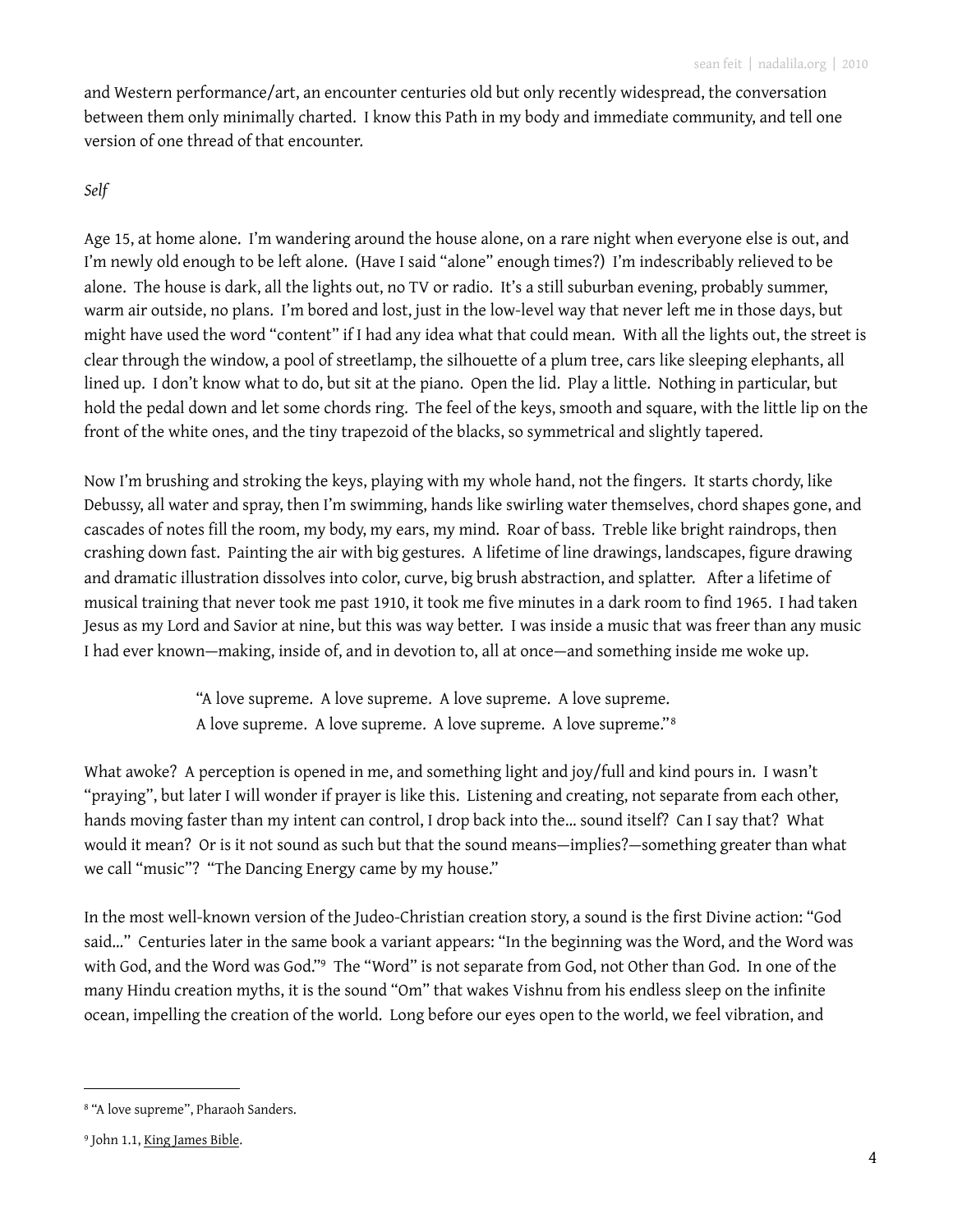research tells us that reactive hearing in infants develops several weeks before vision.[10](#page-4-0) Sound starts us off, and music appears at the heart of the manifold collections of activity and mutuality we call cultures, central to prayer and ritual all over the world, and to so many of the private and public experiences, oriented toward the numinous, that could be called "spiritual". And of course, the word itself: a "Spiritual" is a *song*, rooted in the hymns and communal songs of the Black Church and the African and American slave experience.

Why was the "Music of the Spheres" music, as opposed to, say, the "Dance of the Spheres"? Why do we so often use the language of church to talk about music? Maybe because it's where we find some of the best words the language has to describe these hard-to-describe feelings that music induces. Exalted. Transcendent. Luminous. All the words describe not the music *itself*, but the state of mind of the listener. People hear vibrations, combinations of frequencies (that's all, acoustically, that music is), and sometimes experience the world very differently than they had before, and express that experience using the biggest words they know. Maybe we hear something in the tones, in chords, rhythm and pure vibration that we can't call anything besides Divine. It just feels like it. Feels like God, for lack of a better word. We turn out the lights and bang away.

\*

The earliest definitions of *yoga* in the Indian literature come in the Upanishads, about 3000 years ago. In those ancient texts, *yoga* is most often the restraint of the senses, the ascetic practice of drawing in the attention from the things of the "world", and into an inner landscape. The *yogi* is practicing *tapas*, the cultivation of Inner Fire, and stoking it largely through austerities: eating only one meal a day, wearing only one set of clothes, living in the open air, or in cemeteries, or forests. Never lying down, not sleeping very much. Physical privation breaks down the Superego. The desperate everywhere know this as lived experience, as hell on earth, but the *yogis* do it by choice. A young hermit in the desert goes to his preceptor filled with doubt: How do I practice? How can I know God? Should I pray, work, sing, walk, study? The preceptor, seeing restlessness blowing through the youth, scattering leaves and dispersing the topsoil, responds. "Sit in your cell. Your cell will teach you everything."[11](#page-4-1)

The encouragements on the Path of Art ring a similar chord. "Keep your hand moving."[12](#page-4-2) Each art has its own ethos and method, but every discipline also repeats variations of the same inspirational tropes that seem to serve the creative heart best, and that work to speed the plow of artistic production. Just keep writing. Painting. Playing. The coaching that really works—that actually helps "artists" make more, and better, "art" reads like standard-issue pop psychology, and leans into the socially leveling version of the Artist story. "The pen/brush/clay/notes will teach you everything". The studio will teach you everything. Like the desert monk in his cell, it happens when contained. The room itself teaches. (Of course that implies that you have one: a room of your own, or some version of the mythical corner café in the small town, where you comment on the man with his toast and the woman with her lipstick. So there's privilege here as well. Who has time to sit around in cafés anymore, journaling about random customers?) There's the American Artist: solitary,

<span id="page-4-0"></span><sup>&</sup>lt;sup>10</sup> The Multilingual Mind, Tracey Tokuhama-Espinosa, Greenwood Publishing Group, 2003

<span id="page-4-1"></span><sup>11</sup> Abba Moses, in John Chryssavgis, *In the heart of the desert: the spirituality of the Desert Fathers and Mothers* (World Wisdom, 2003), p. 41.

<span id="page-4-2"></span><sup>12</sup> *Writing Down the Bones*, Natalie Goldberg. (Shambhala, Boston, 1986). p. 8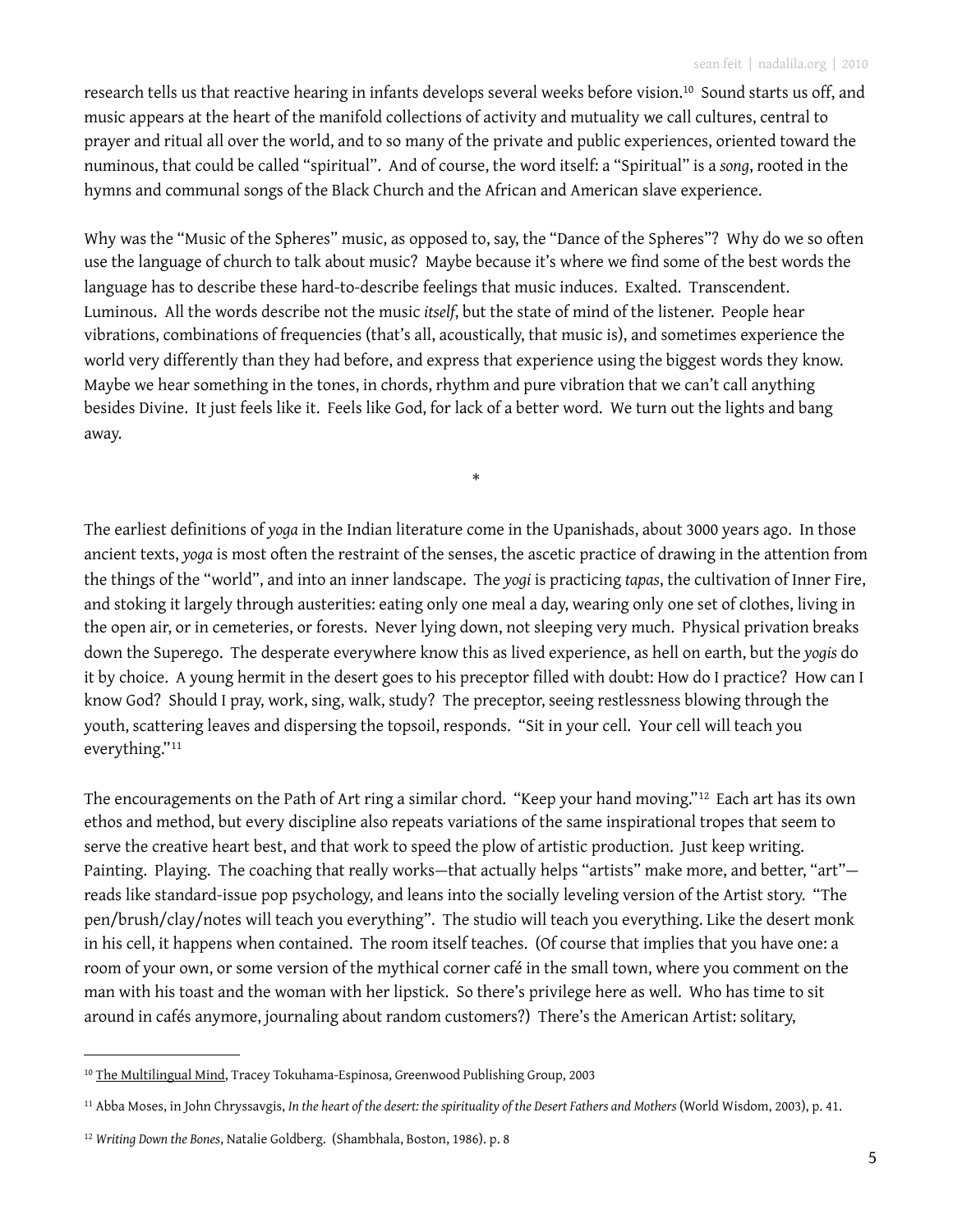melancholy, observant, rural or an ascetic in the city, always available for the cast-offs of society. The old newspaper on a park bench that gets glued into a collage, the music heard from a distance, not intended for the artists' ears but appropriated, repurposed. The American Artist as scavenger, pack-rat.

\*

I'm home for winter break from grad school, Christmas is over, and the wilted ritual our small family had performed was thankfully short. It's getting shorter every year. I have a week before heading back east, and a huge storm is blowing in. I'm grumpy and antisocial, with nothing to say. Evening comes, with its hours of sitcoms and news, and soon it's eleven, and everyone goes to sleep. The house is dark and quiet. I put on the kettle and feel my body begin to soften, let down. A steady rain is pouring, and hasn't stopped all day. I make strong black tea and go to my borrowed room, taking out paper and pens. I lay out a score. String Quartet. Four soft, reedy voices. I begin to write. Pianissimo, slow, shimmering chords. Single notes that float in midair, no beat to hold them. Repetition, long pauses. I draw the score in ink, loving the expanse of white paper, wanting to put barely anything on it. The music flows out, one note at a time, not fast but steady, fuelled by Darjeeling and cheap honey. It rains nonstop, pouring, thunder and lightning. I go to sleep around 5 and sleep past noon. Spend the day eating junk food, watching TV. At eleven I make tea and sit down again. Whole bars, whole pages of rests, of silence, rain. I write a thread of melody so slender that it barely holds together. Maybe it doesn't. I finish the quartet in a week and fly back to school. They didn't even notice.

#### *Space*

It's a big country. Lots of open space. I'm a Westerner, most of my life in California, always living within an easy drive of the ocean. A city rat, but I know my ancestors, or claim them—Kerouac, Thoreau, Whitman, Partch, Ives, Snyder, and so get out. Big sky echoes through each. And even the New Yorkers, Cage, Feldman, Rauschenberg, have a kind of large view in them. There's that long arc past the Jersey horizon, all of it America now, through forests gone to field and massive prairie more praised than visited, over impossible mountains to the sea. And the music goes there, Big American Music, even from the heart of the East Village. Steve Reich's *Different Trains*[13](#page-5-0), rocking in a steady pulse that reassures my heart, over which roll the rhythms of spoken text. LaMonte Young's *The Second Dream of the High-tension Line Step-down Transformer*[14,](#page-5-1) inspired by the hum of electricity past his childhood house out on the Montana plains, long oscillator tones humming through unbroken space—Young himself a devotee of Pandit Pran Nath, the most esoteric of Indian classical singers. The minimalists mined the expansive West for a consciousness that couldn't arise in dense, history-layered Europe. Space: repetition as signal of expanse.

In the Classical music I grew up with, the grand melody, the Romantic line, the story arc and dramatic resolution were all pressed into service to describe the immensity of Nature, and by extension the immensity of the life of the heart. The drama! But it feels so small to me now. All that *stürm und drang*, for what? Holst's *Planets*, banging away—we always liked militant *Mars* the best; *La Mer*, swelling, cresting and crashing; all the heartbreak operas, the emotive concertos. What was it all for? The orchestra feels so small now. All those

<span id="page-5-0"></span><sup>13</sup> Steve Reich, *Different Trains*, 1988.

<span id="page-5-1"></span><sup>14</sup> LaMonte Young, from *The Four Dreams of China,* 1962.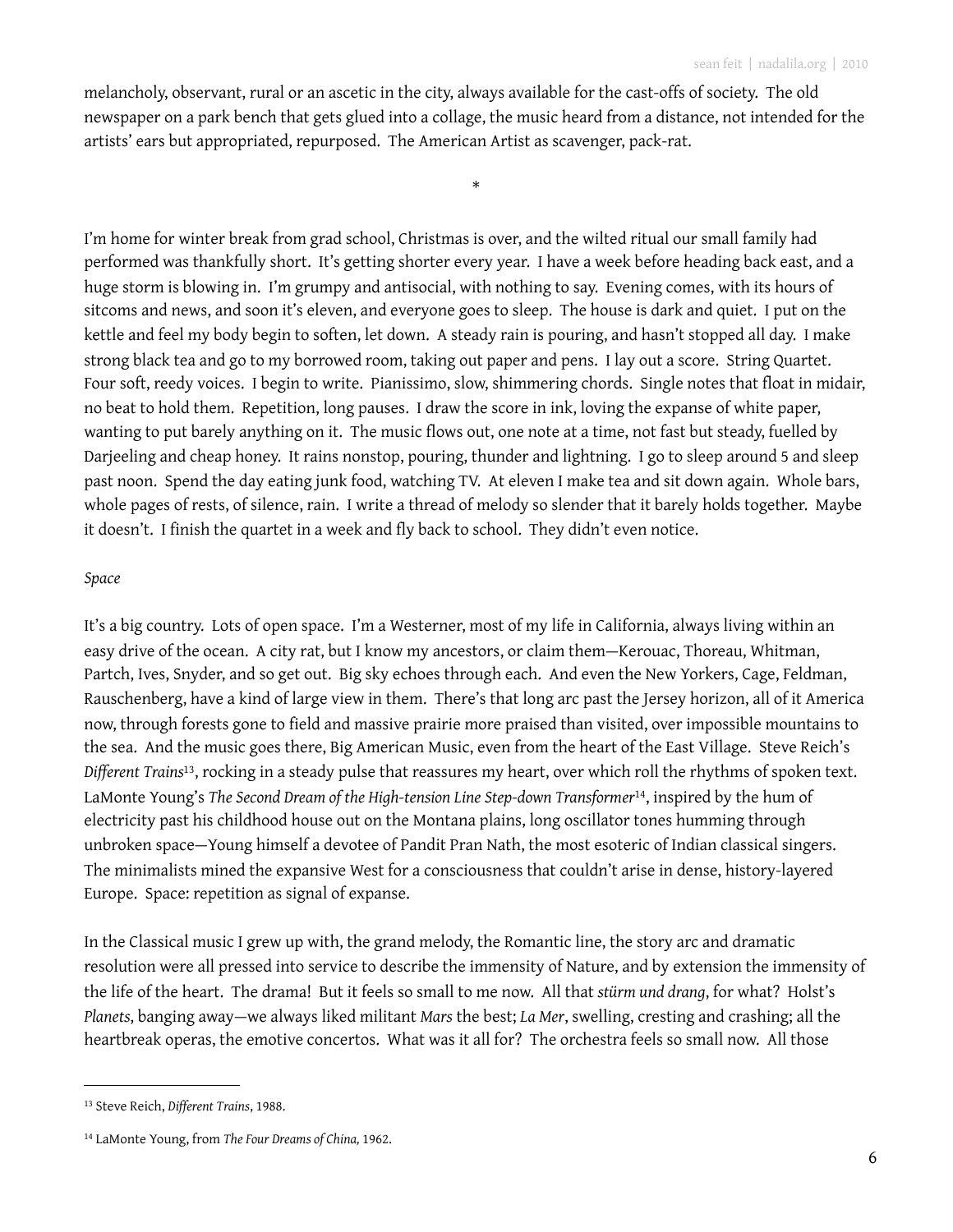incredible players collaborating, and I barely know what they're expressing. A theme that has some emotive resonance, then contrast, development to stir the pot, *then ah, the triumphal return. SO satisfying. Come home, theme, back to the well-lit house, back to the realm of the known! That development sure was wild! Isn't it good to be back where things are familiar?* It is good. But where have we been? Why did we go there? Do I think my life is actually this dramatic? Would I ever want it to be? Mostly I don't want the Hero's Journey, just like I no longer want "blessed unrest". Give me a quiet hearth, with water nearby, and I'll let the music come on its own, steady, without strain, kind.

In the music of open space, of expanse, there's no storm. Only pulse, sustained through some chords that are both familiar and not. Hints of melody, but nothing you would walk away humming. Something in me relaxes. Though it claims "Trains", and does chug along purposefully, listening to Reich I don't feel like I'm going anywhere, even though his trains are specific: Pullmans in America before the war, and German during, bearing the Jews to their end. Those trains rolling through the dark German night definitely went somewhere, and the arc of their six million stories is clear, but still *the music* doesn't *go.* There's no great dark chord painting the gates of Auschwitz clanging shut. How vulgar would that be? Voices speak a few memories, the trains roll on. How ordinary. How real.

In American music after the war, the old simple story arcs disappear for a while, replaced by these openhearted songs. Nobody's dying of tuberculosis and a broken heart, or jumping from the parapet surrounded by a vengeful crowd. There's no portrait of a bubbling river flowing through towns and woods, nor even extended meditations on a mutable melodic fragment, pure as sunlight through incense smoke and colored glass, "To God alone the glory"[15](#page-6-0) signed, dust motes swirling through the prayer. Something is happening, but it's not a story, not a sermon, not an argument. I feel held in space, suspended in time, lifted up, sustained.

## *Becoming*

*At the evening gathering the Master addressed the assembly, saying: "Sometimes I take away man and do not take away the surroundings; sometimes I take away the surroundings and do not take away man; sometimes I take away both man and the surroundings; sometimes I take away neither man nor the surroundings." [16](#page-6-1)*

# A pair of stories:

The last ride I got on the morning of August 7, 1993 was with a retired US Marine, heading north into the Jemez Mountains of New Mexico. We rode in his tan Oldsmobile mostly in silence through the reddening canyons, high striated walls narrowing as the two-lane highway wound deeper into a wooded gorge.

"Where you headed?" he asked.

"Zen monastery, up in Jemez Springs."

<span id="page-6-0"></span><sup>15 (</sup>*Soli Deo Gloria,* written by J.S. Bach at the end of many scores.)

<span id="page-6-1"></span><sup>16</sup> Rinzai Roku – The Record of Zen Master Rinzai, trans. Ruth Fuller Sasaki, ch. 10.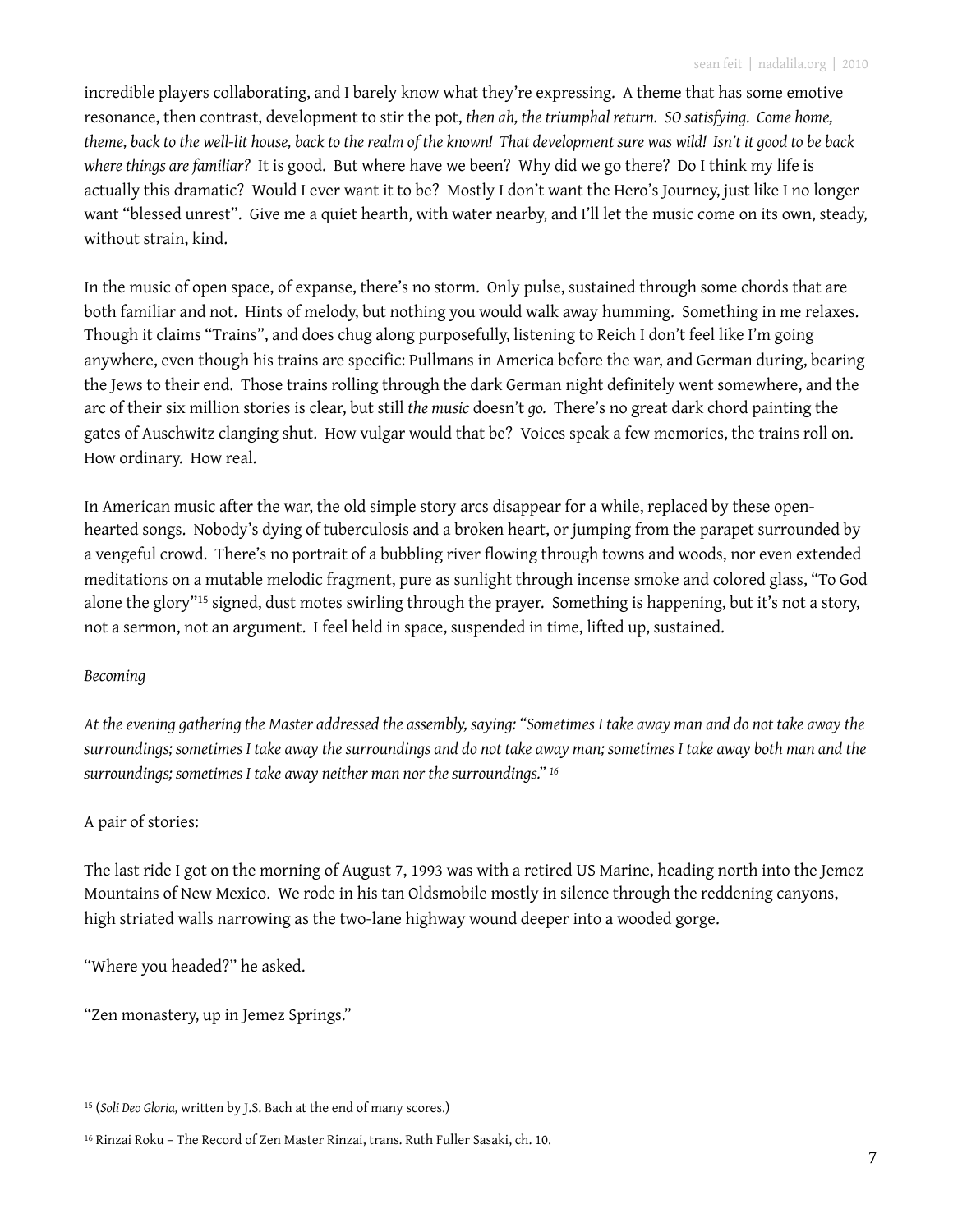"I knew that's what you were gonna say. With that haircut you have to be either a monk or a Marine, and you don't look much like a Marine."

That's for sure. Fading paisley button-down shirt, fading overalls, hiking boots. I had left my long hair tied to a branch near the creek in Santa Fé, hoping birds would use it for nests. Two nights before, I had decided to cut it off, and made up a ceremony to let go of whatever no longer served me. A guy I had met on the road, Eric, agreed to help. We set up on the porch of the house I was staying in, out under the big pink sky, cottonwood still dripping from the afternoon rain. I made an altar with some branches, a candle, and a Zen book I had. I sat in a chair and got as serious as I knew how. I would say something I wanted to let go of, and he would cut a lock of hair off. I asked for the biggest things I could think of. May I let go of fear. May I be free from hesitation, doubt, insecurity. Big chunks of hair falling on the porch; the little tug as the scissor blades slid together near my scalp. I didn't feel any great weight lifting from my shoulders, but something—I didn't know what—was changing, ending. Beginning.

I could have done anything, really, at this moment in my life. The future felt like a wide flat road, where I could run hard with my eyes closed. Nothing seemed a limit except money. I had hardly any, but even that felt fluid. I'd been traveling for months now and gotten by just fine. I was hanging out a lot that summer at Blue Moon Books, this New Agey store I had found, in between shifts slinging green chile at a trendy cantina up on Canyon Road and seeing this girl Jenny I met at a café. I must have been searching for something, but mostly I went there because it was familiar. I had worked in a bookstore in high school, and books had always been my refuge. After weeks of hitching across the desert, with all the crazy characters and old-school dangers that mythic travel always involves, Blue Moon was the safest place I had landed in a while.

The owner was a friendly, flamboyant woman who wore flowing silks, big necklaces, and had several old cats, which roamed the store freely. She lived in a small room behind the store, and spent most days perched behind the desk, comfortably swamped by piles of books and papers, having long, warm conversations with anyone who came in. I wandered into one of those conversations when I first got to town, and she soon took me under her wing, setting me up with a room in a friend of hers' house, and giving me a few bucks to stay at the store and take care of the cats when she was out of town. One day she pulled a book of poems out from a pile and gave it to me. "This one wants to go with you." Dylan Thomas.

> "…Oh as I was young and easy in the mercy of his means, Time held me green and dying Though I sang in my chains like the sea."<sup>[17](#page-7-0)</sup>

I find my home in the Buddhist section of the store, and began to read, sitting on a stool in the corner of the shop. *Zen Mind, Beginners Mind*, *Three Pillars of Zen*, *Zen Bones*. Green tea becomes my drink of choice. Austerity, consistency, radical emptiness all begin to shine like a vision of a very different life. These old monks were doing something very different than anyone I knew, living in or with some very wild, clear mind. I light a candle in my room, crossed my legs and try to sit Zazen. "Just sit." "Drop away body and mind." I only try a couple times—does anything happen besides just thinking about things? But I am drawn to something. I love the poets. Han-shan, the hermit of Cold Mountain, his brush recording the seasons and years, poems empty

<span id="page-7-0"></span><sup>17</sup> Dylan Thomas, *Fern Hill*, from *Deaths and Entrances*, 1945. (Via Wikipedia.)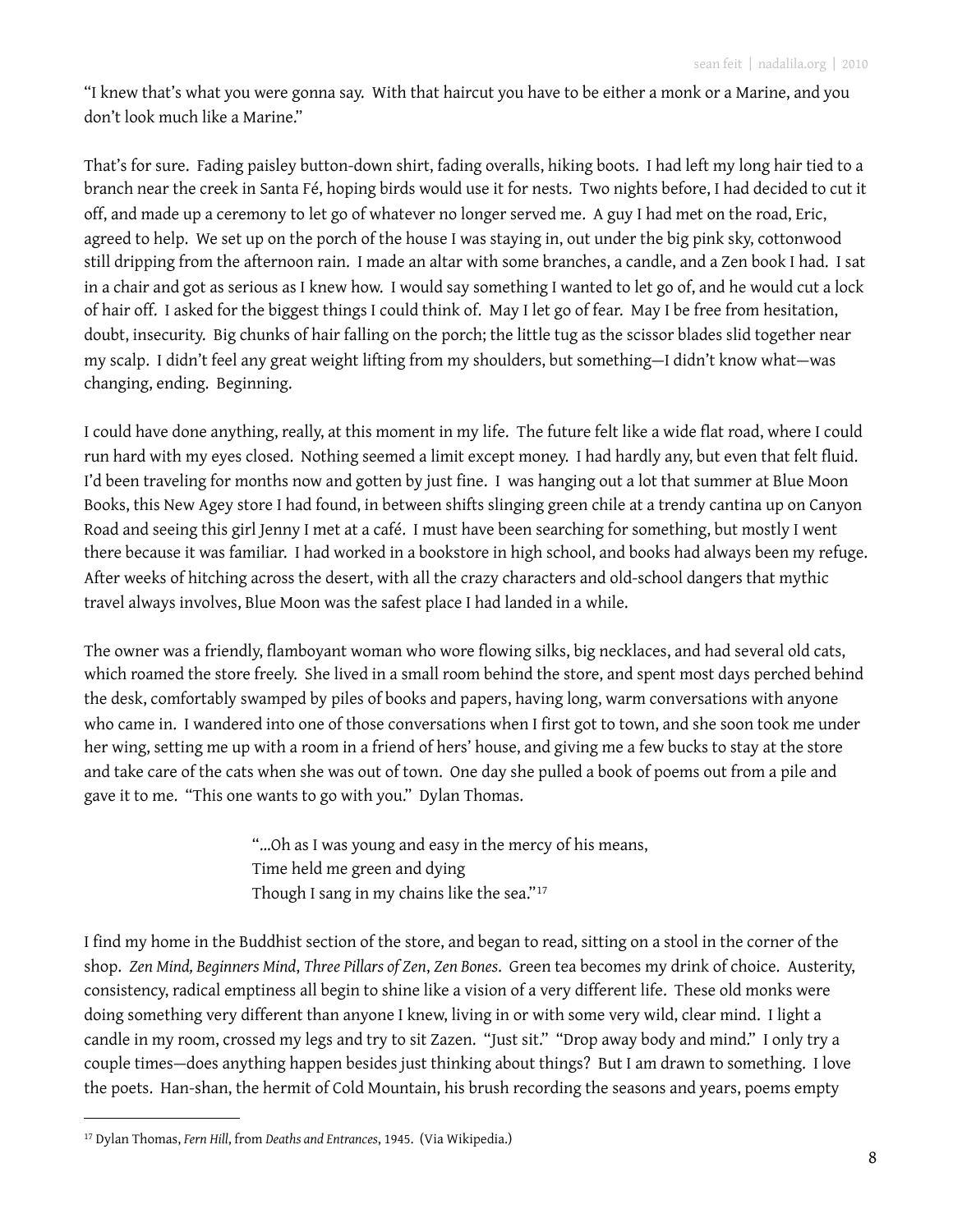like open air, with barely a hint of human presence, palpable in the loneliness that soaks the page. Tu-fu, Issa, Ryokan, and the Zen instructions themselves, little poems of indecipherable clarity: "think not thinking", "just sitting", "drop off body and mind". I find a poem I like, by Fa-yen, founder of the last Chinese Ch'an (Zen) school, and memorize it.

> Reason exhausted, concerns forgotten how could this be adequately expressed? Wherever I go, the icy moonlight's there, falling just as it does on the valley ahead. The fruit is ripe, trees heavy with monkeys, mountains so endless I seem to have lost the way. When I lift my head, some light still remains— I see that I'm west of the place I call home.<sup>[18](#page-8-0)</sup>

I got into long conversations with the guy I was staying with, a kinesiologist and Reiki master. He had done some Zen several years before, so when summer was ending, I asked him for some leads. I was ready to move on. All in one week at the end of July, Jenny and I broke up, I quit the cantina, and the kinesiologist got in a tiff with his landlord and suddenly needed to move. I was back where I started, 3 months before: homeless, jobless, untethered. I asked my friend about nearby Zen centers. There were two. I asked which to choose. He said they were both fine, and that he didn't want to influence my path by suggesting one over the other.

"What's the difference between them?"

"Well, not much. But at one they only hit you if you ask for it, and at the other they hit you whether you ask for it or not."

My choice was made. Real thing, here I come. I called and a woman answered. She was the abbess, Hōsen, and said I was welcome to come. "When should we expect you?" That was it. No interview, no application forms, just the minimum logistics. I'm not used to doors being open to the touch. I'm used to having to knock hard and shoulder them open, or sit on the stoop and wait. I was shocked. I wasn't ready. "Tomorrow." I packed that night, said goodbye in the morning, and walked out to the highway.

\*

High red walls, white bark aspen, leaves gold. Put down your pack, pilgrim, and stay.

Rewind.

As a music student and composer at Calarts right out of high school, I had gone through a long, awkward transition, which—maybe predictably for a 19 year old—didn't feel like one at all. I thought I was solidly

<span id="page-8-0"></span><sup>18</sup> from *A New Zen Reader*, ed. Nelson Foster and Jack Shoemaker. (Ecco: 1996.) 147.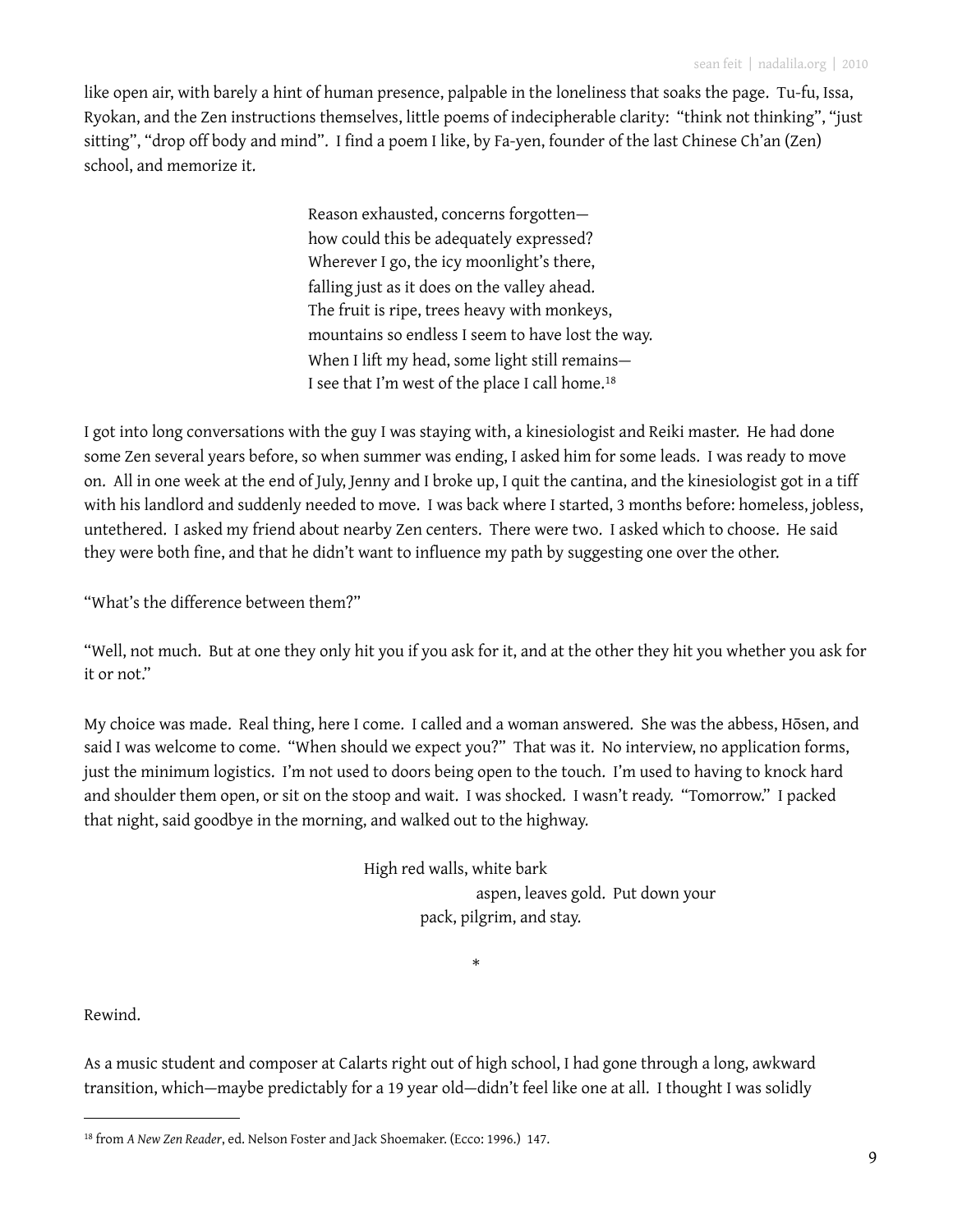established in the Noble Lineage of Old Bach and grew up steeped in classical music, loving especially the big 19<sup>th</sup> century Romantic stuff, the so-called "warhorses". I listened again and again to the great concertos, a heroic soloist buttressed in their oratory by the roaring orchestra, six stone strong. The operas of Puccini, Donizetti, and Verdi—the more tragic the better: Mimi and Violetta fading away just as love finally appears, Lucia mad, raving on the stairs in her nightgown over the shocked dinner guests, Tosca leaping from the parapet of St. Angelo into the Tiber, her last high note ringing in the air as she falls.

At my Very Postmodern Art School, surrounded by the wedge-tip of the classical avant-garde, I ignored it completely, along with everything written after 1930. I spent my time writing my own tragic opera, based on Schroedinger's Cat, the famous quantum mechanics thought experiment. I wrote a story with my favorite stock characters: the Mad Scientist, willing to sacrifice his assistant, the Beautiful Girl, to perform the famous experiment that will leave her in a quantum state: both alive and dead at the same time, stoppable only by the Earnest Young Man who loves her. The Earnest Young Man fails, of course, to save her, though he kills the Mad Scientist, and devastated by her death—which he unavoidably causes by opening the experiment chamber, thus resolving the quantum ambiguity—kills himself. The whole Shakespearean carnage is watched over by the Mad Scientist's son, the Idiot, who is mute and a dunce. I worked happily at this thing for two years, writing arias and leitmotivs, sketching a vast opus, while my peers were writing tidy movements for chamber ensemble, found objects and electronics.

In October of 1992, I sat through my graduation review, expecting the faculty to applaud my scope of vision and recommend that I graduate early, which is what I wanted. Instead, they leafed through piles of unfinished sketches and a libretto they didn't even read, and told me that it didn't seem like I had produced much, and so couldn't recommend my early graduation. I was stunned, then furious, and stormed out of the office, ears and cheeks burning. I hate not getting what I want, and being judged by people in authority! The combination of the two was infuriating, and for a few moments, nearly unbearable. By the time I reached the dorm and my room, I had resolved to show them. I began a wild month of composing, sleeping only every other night, and fueled by black tea and Snickers bars dove into writing The Most Ambitious Chamber Orchestra Piece Ever Attempted By An Undergraduate. And somehow, in this anger-fuelled blaze, I took my first step toward a music concerned more with spirit than human drama. I set aside the opera and began sketching a multi-movement piece based on the five sections of the ancient Latin Mass. I would set the Latin words to music, but have no singers. I wrote a jagged cello line that night, setting the words *Credo in Unum Deum*, "I believe in One God", and tore ahead from there.

The text was embedded in a sharp atonal instrumental language, and I structured the harmony to match the favored "pitch-class" ethos of the day. As I worked, I began to see (hallucinate?) a buried story in the Latin text, and found that I could overlay the myth of Lucifer's fall from heaven onto the Mass. I assigned each of the instruments a character—God, Michael, Rafael, Lucifer, The Holy Ghost—and began to write their lines with the story in mind. The clarinet was Lucifer. I worked feverishly, and within 6 weeks, had drawn the double bar at the end of a 28 minute epic that included Lutoslawskian aleatory (clouds of fast notes unsynchronized with each other), a free-jazz-sounding jam by Eb clarinet at the Fall (after which the clarinetist gets up and leaves the stage), a climax with the whole remaining ensemble chugging away in Balinese interlocking rhythms, and a sweet ending, *Agnus Dei*, "Lamb of God", where the whole thing dissolves into chiming major chords, isolated notes like droplets in the air, and the Lucifer theme heard from offstage as a mournful bass clarinet, distant and forever apart.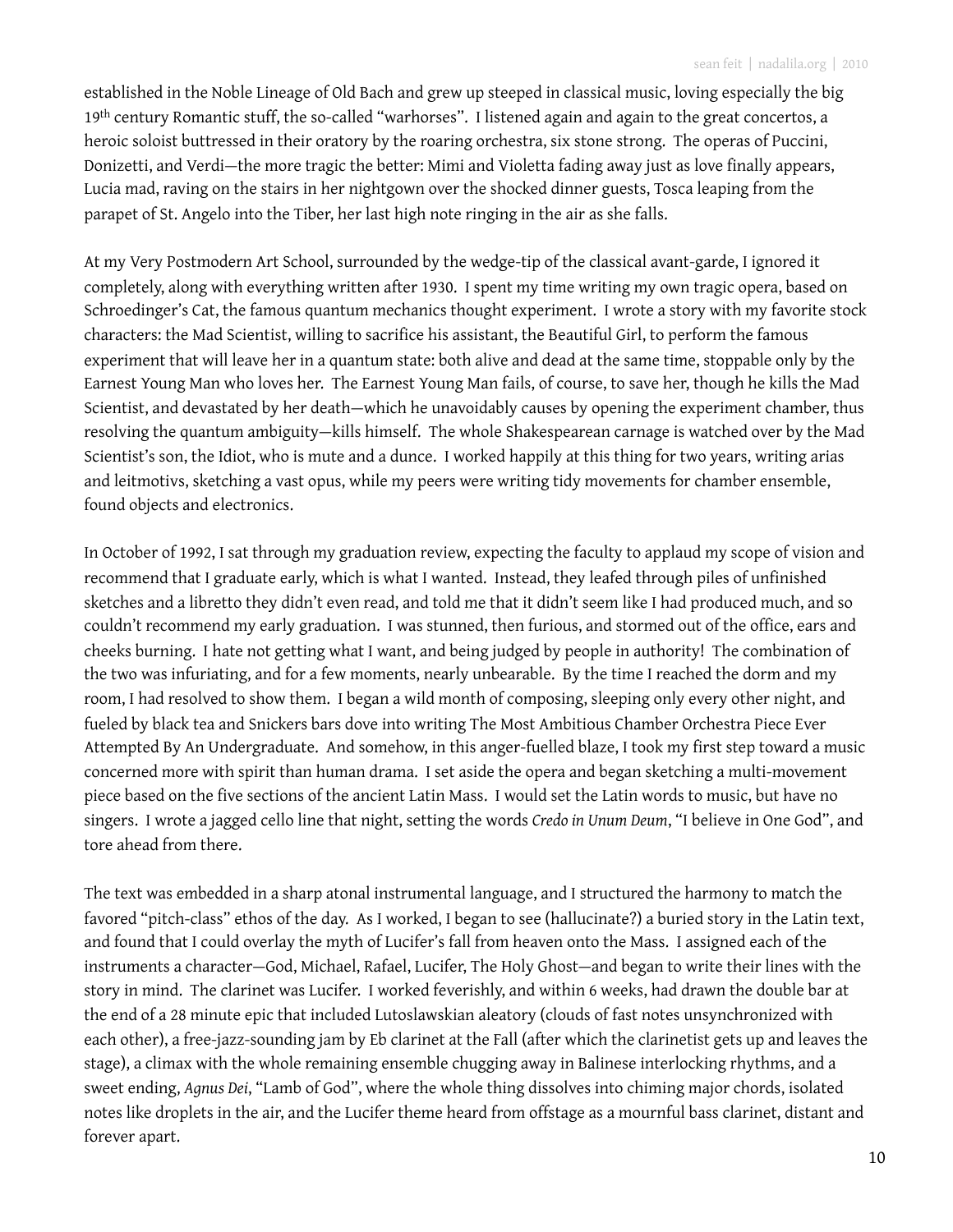*Agnus Dei,* Lamb of God, quiet young man, why you? Not Daniel's lion, or Abram's ram but you're the one to take this on this sharp crown broken tree? *qui tollis peccata mundi* Did you ask for this? To take the worlds eyes and fears into your own and thread your cells with others words and walk always alone?  *miserere nobis.* What if you did step aside, and lay it down as Nikos wrote, and you and M can love and float for hours on the salty sea taking nothing, needing nothing

giving nothing of yourself

for me?

I arranged a concert for the end of the fall term, got players for the big piece, called *Apocrypha* ("forbidden words"), and for all the opera fragments. Undergraduates at Calarts in those days almost never put on a whole recital—just a piece in a small group show—and the faculty were impressed. After the show, a professor clapped me on the shoulder warmly, "You did it!" I wasn't willing to share my joy, though I was proud as hell. "Thanks." I graduated early, and didn't go back for the ceremony. Within a month I was on the road, hitching across the endless prairie, academic life and music filed as history. I played fiddle tunes—Orange Blossom Special—on a street corner in Albuquerque, and again in Lincoln, and again in Buffalo. I didn't tell anyone I was a "composer". No one out there asks.

*A monk asked: "What about 'to take away man and not take away the surroundings?'" The Master said: "The spring sun comes forth covering the earth with brocade; a child's hair hangs down, white as silken strands."*

\*

The first few weeks at the Zen Center weren't fun, but not hard. The schedule is tight. Wake up at 4, and just follow the clappers and bells all day. Chant. Sit. Walk. Sit. Breakfast. Clean up. Tiny break. Work. Lunch. Break. Work. Chant. Dinner. Tiny break. Sit. Walk. Sit. Sleep. Repeat. No real instructions, just a black robe, and some tips on sitting up straight. I would just sit there, spine as straight as I could, trying not to doze off, and otherwise just think about things. Somehow I got into the habit of designing the perfect house—the ideal meditation cabin. It would be in the woods near a cliff, or in a meadow near a creek. Tiny. Efficient. Spartan. Zen. I sat there figuring out carpentry problems, placing and adjusting the windows, planing the floorboards smooth, and eliminating unnecessary comforts until it was the perfect space to shelter a quiet, solitary life.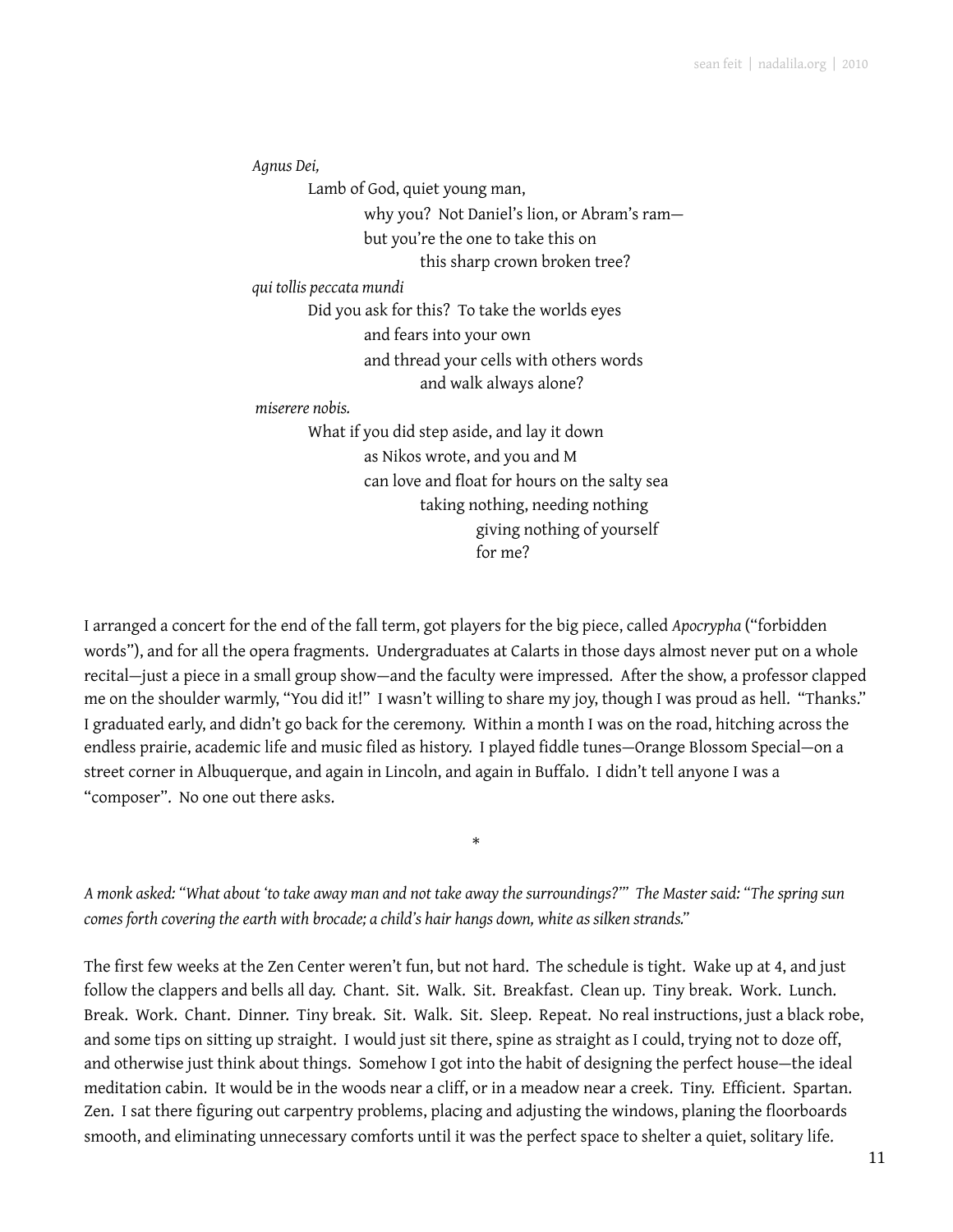Deer would come close to a Zen practitioner meditating on the porch at dawn, their damp noses inquisitive, their ears soft, unafraid. The practitioner has disappeared from the world, unafraid of disappearing, unafraid of effacement. Unafraid.

The river was a dozen yards behind the zendo, and I could hear it from my seat. One morning while sitting, I realized that if I chose, I never had to go anywhere other than this, never had to make another choice. I could stay until I became staff (a few months), then practice till they'd let me be a monk (about a year), endure the monk's training (10 years), then stay as long as made sense to me, before heading out—if I wanted—to start a small center (or be a hermit). There was no failure in the Zen world, or at least failure was fine, enlightened even. What fails, anyway? The ego fails. I was here to fail. I sat and listened to the river. One day, I saw an ancient fear I didn't even know I carried fall away: that I could end up homeless in the San Francisco gutter, unable to make it in the world. Before I fell that far, I would come back here instead. A security net appeared in my mind where before there had been a subtle inner chasm. The sound of the river rushed through my ears, in and out of awareness. It never stops, the sound of the river. In the spaces between thoughts, there it is, same as ever, or infinitesimally changed, the water always different, the rocks slowly wearing away, sloughing molecules, becoming smooth, rounder, becoming silt, washing down river, alluvium.

I began to imagine music. Soft. Repetitive. Small gestures. Steady. Long. I wrote short poems, *waka*-style. Left my violin under the bed. Over a few days off I read *Bury My Heart at Wounded Knee*, sitting in an old stuffed chair, yellow, flowery upholstery, on the long desert porch of the residence, humming softly. The sorrow of a beautiful people destroyed by the greed and fear of others. Months passed. Winter came. Soft snow falling into the steaming hot springs, gathering on the branches of the tall cottonwood. In the desert, cottonwoods always grow by creeks, and are one of the ways to find water when you're in the backcountry: look for yellow leaves rising out of the gullies. One legend tells that a man was lost in the desert, thirsty, searching for water, and died at midnight next to a creek, not knowing his succor was only a few feet away. His ghost entered the cottonwood tree, and that's why the bark is grey.

# *A monk asked: "What about 'to take away the surroundings and not take away man?'" The Master said: "Mandates of the Sovereign are spread throughout the world; The General has laid the dust of battle beyond the frontiers."*

When Arnold Schoenberg invented the 12-tone (or "serial") system of music composition in 1913, he wasn't thinking about erasing the composer from the composition process, but in some ways his system was the beginning of a deep, slow effacement, starting from Nietzche's "God is Dead", and moving forward from there toward the void. He had been concerned for some time with the end of tonality—the Classical system of harmonic movement in which one note exerts a gravitational pull on all the others, setting up a hierarchy that makes possible tension and resolution, and by extension, dramatic curve. The history of Western music up till this point had always assumed the primacy of a single note, or "tonal center", and even in the late 19<sup>th</sup> century as harmonic language extended deeper into dissonance and harmonic ambiguity, the tonal center sustained. It is an acoustical reality with enough undeniable force and cultural momentum that even composers who wanted to abandon it found it hard to avoid.

The solution that Schoenberg—"beautiful mountain"—invented was a simple rule that became the guiding process of 50 years of composition in the European and American classical avant-garde. The rule was prosaic: to not repeat any tone (note) until all 12 standard tones had sounded. The composer would submit to a self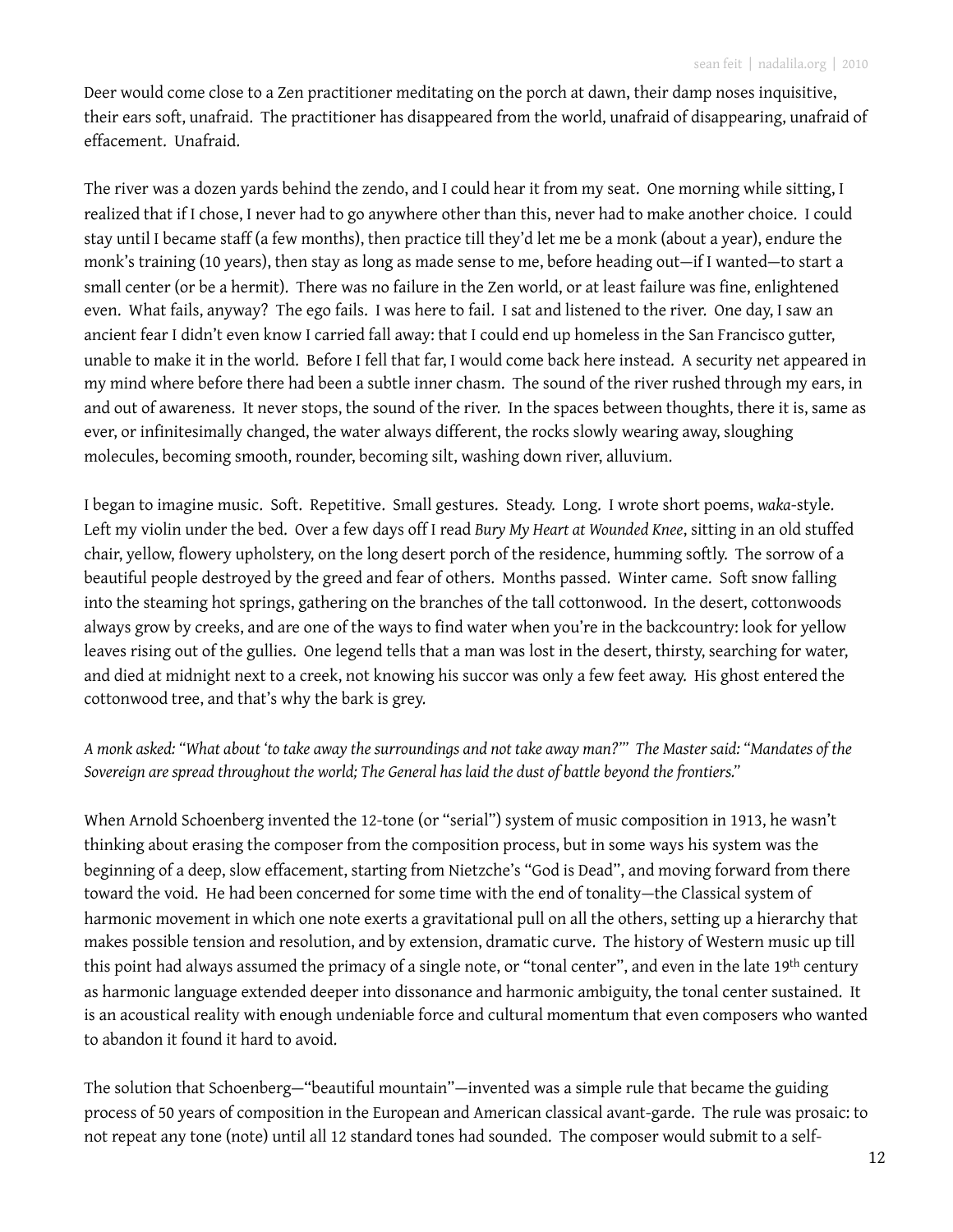imposed ordering of tones—called the "row"—that by its egalitarian intent would defeat the hierarchy of the tonal center and the cliché of acoustical resonance. Formalizing and enunciating this process, Schoenberg famously crowed in a letter that he had invented something that would ensure the dominance of German music for the next thousand years.

By the 50's, most major composers were using Schoenberg's method. "There could be no tonality after Auschwitz" seemed the consensus, paraphrasing Adorno. The music that came out of Europe after the war was fierce, angular, opaque. Pierre Boulez's *Le Marteau sans Maître*, "Hammer without Master", solidified the aesthetic. Dissonant, ghostly chords met sharp, angular melody, in an environment bereft of all the comforts of tonal familiarity. Schoenberg's method ensured that echoes of idyllic pre-modern harmony were completely absent. Music in Europe after the war leaped into uncharted territory, leaving much of the listening public in the dust. The force of the music was undeniable, and as it found its small audience beyond Europe, the 12-tone method spread along with it. American academics took to the method with ferocity, and within a decade after the war it had become *de rigeur* throughout the modern classical world.

When I entered music school in 1989, the Serial Method still reigned, though not with the same monopoly of power and resources it had once enjoyed. We studied it as seriously as we had studied traditional harmony, if not for as long. The star faculty composer at the school, Mel Powell, wrote dense, complex, deeply serialized pieces. Even though the hegemony of serialism had faded in the 60's as Fluxus, John Cage, minimalism and pop had begun a long exhale into post-modern freedom, the pillars of the classical lineage still stood. Schoenberg ruled the academy, and official avant-garde music was atonal, hard-edged, fierce. When I made my own big angry piece, I gave each instrument/character a set of pitches, specifically assembled to escape tonal gravity and establish a high modern surface texture. I was hurt and angry, and wanted to curse the academy in its own language. It sufficed as both catharsis and exit ticket, and they did let me go.

*A monk asked: "What about 'to take away both man and the surroundings?'" The Master said: "No news from Ping and Fen, isolated away from everywhere."*

John Cage, as a young composer in the 1940's, studied for a short time with Schoenberg in Los Angeles. Schoenberg had emigrated during the war like so many European Jewish artists. He taught uncompromising classes at UCLA, holding students to the strict standards he expected from their European counterparts. Cage describes a conversation with Schoenberg where the old master told Cage that he had "no instinct for harmony". Cage wrote later that Schoenberg may have been right, but at least he was "congenial". Cage, a young, gay American, turned away from the wounded European aesthetic and became the father of a new modern aesthetic.

An interesting development had started to happen around the fringes of Schoenberg's method. Composers started to use fixed series', not only of notes, but of other parameters of music, like rhythm, volume and timbre. Soon, experiments started to appear in which as many aspects of the piece as possible were serialized, more and more attenuating the composer's creative intuition. The ego of the composer began to be suspect, and implied by the serial method, the desire arose to remove that deciding ego even more and make compositional decisions completely by chance. Cage began writing tiny fragments of music and ordering them using chance procedures—often by casting coins to find an I Ching hexagram and using whichever came up of 64 musical possibilities he had previously composed. He began to use chance to determine more and more aspects of the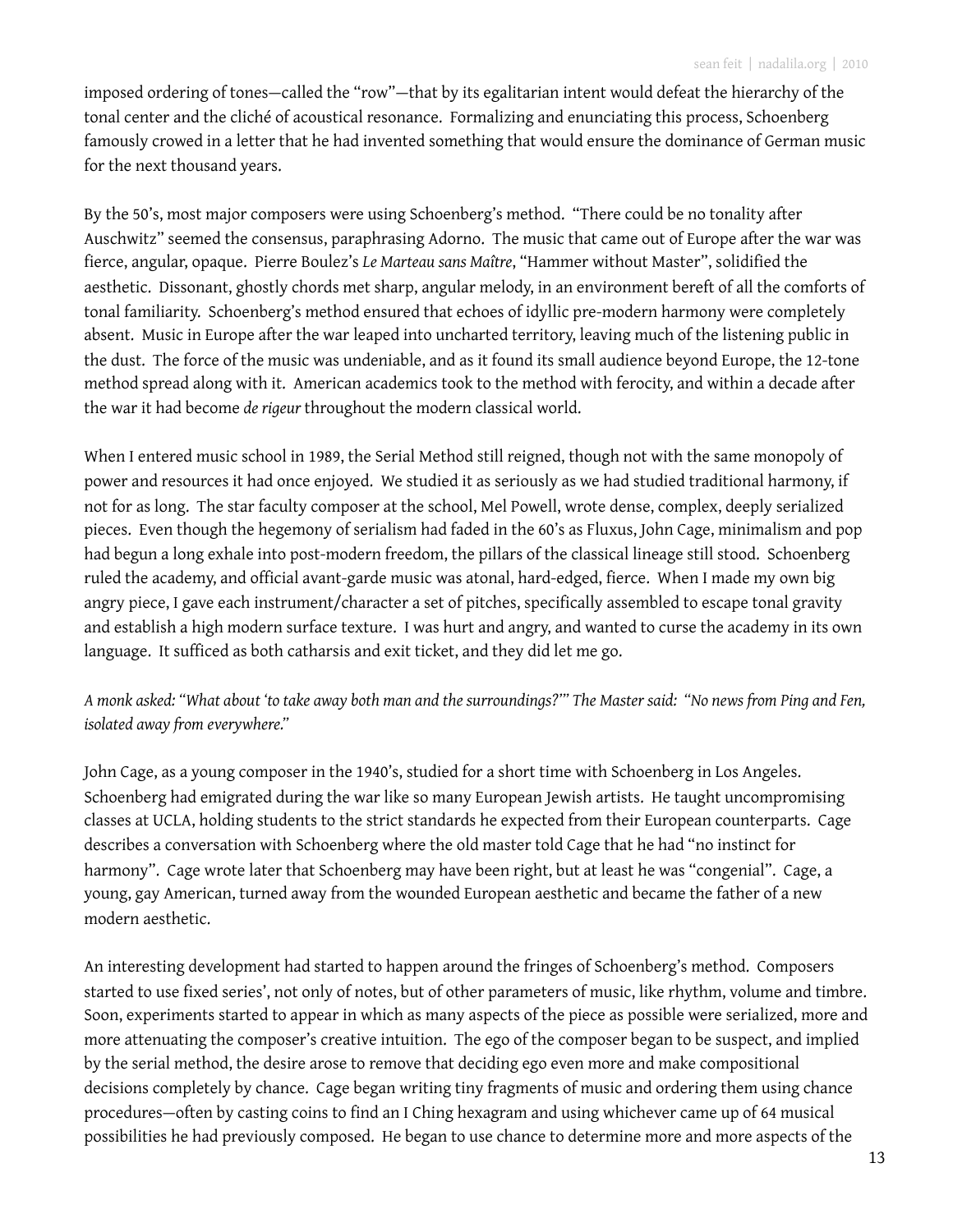piece, like the Total Serialists' rhythm, durations, volume, timbre, till composing was more about determining the rules of a very specific process and then just letting the process play out.

Cage had discovered the Zen scholar and teacher D.T. Suzuki, who was giving lectures at the YMCA in New York, and began to see his compositional process as a kind of Zen practice. Letting go of ideas about the proper or aesthetic ordering of sounds led to freedom from choosing sounds at all. All sounds became possible musical material, including "silence", and the natural result was the 1952 [?] piece, 4'33", where a solo performer takes the stage and plays nothing for the allotted time. One reading of the piece suggests that the "music" appears in the shuffling and ambient sounds of the audience. Another reading sees the piece as a simple expression of the basic structure of a piece of music: a stretch of time bounded on either side by the perception of "beginning" and "end". Now that any sounds—moments of hearing—could be offered in any order, silence was as good a moment's content as anything else. Silence had arrived, not as the pauses between notes or the bookends of the music, but as the music itself, and the composer was allowed to nearly disappear, becoming translucent, a name attached to a situation that created itself new each time.

# *A monk asked: "What about 'to take away neither man nor the surroundings?'" The Master said: "The Sovereign ascends his throne in the jeweled palace. Aged rustics are singing."*

One evening in the early 50's, the New York Philharmonic was performing a piece by Anton Webern, and the piece was programmed to be right before intermission on a concert that included other more classical pieces. Webern was one of Schoenberg's two closest students, along with Alban Berg, and the three of them together were known as the Second Viennese School. (Haydn, Mozart, & Beethoven were the First.) Webern had taken the serial method and made delicate, pointillist miniatures—single notes ringing in open arrhythmic space, slow, quiet, abstract. The piece was short, but still some classically-disposed patrons in NY walked out. At intermission, one young man approached Cage, who was standing thoughtfully in the lobby. "Wasn't that beautiful?" "Yes." They left without staying for the Beethoven. Morton Feldman became one of Cage's best friends, and they soon became the heart of a group of composers that would be called the New York School, linked in name and sympathy with the visual artists that were their close friends: Robert Rauschenberg and his lover Jasper Johns, Jackson Pollock, Phillip Guston, and Willem DeKooning, presiding over the younger men like a benevolent grandfather. Feldman began writing gorgeous quiet pieces, crystalline & sere, empty of momentum, almost transparent.

I first heard a piece by Morton Feldman in a music theory class, my freshman year of college. I was a tentative piano and bass major. The class was taught by a kind, supportive composer, and I had been enjoying the first few exercises he had given us: write a piece in ABA form, a piece with an ostinato, a piece that quoted Haydn. One day in class he brought in a recording—I don't remember what the theory lesson was about, but the piece became a touchstone for me. It was Feldman's *The Viola in my Life,* and I think it may have been the least dramatic piece of music I had ever heard. There was just this shimmering strange chord, and the viola cool, slow, and soaring, heading steadily, beautifully nowhere.

Where was there to go? What's left in a music that goes nowhere? Cage's sounds, noises and words, unmoored from each other, unmoored from "music" and "not music"; Feldman's static, chiming prisms, the same few notes ringing, floating in space by themselves, alone. I want to say that when narrative stops, the Divine appears. That when sounds are left to roll for themselves without parallel steel tracks and certain destination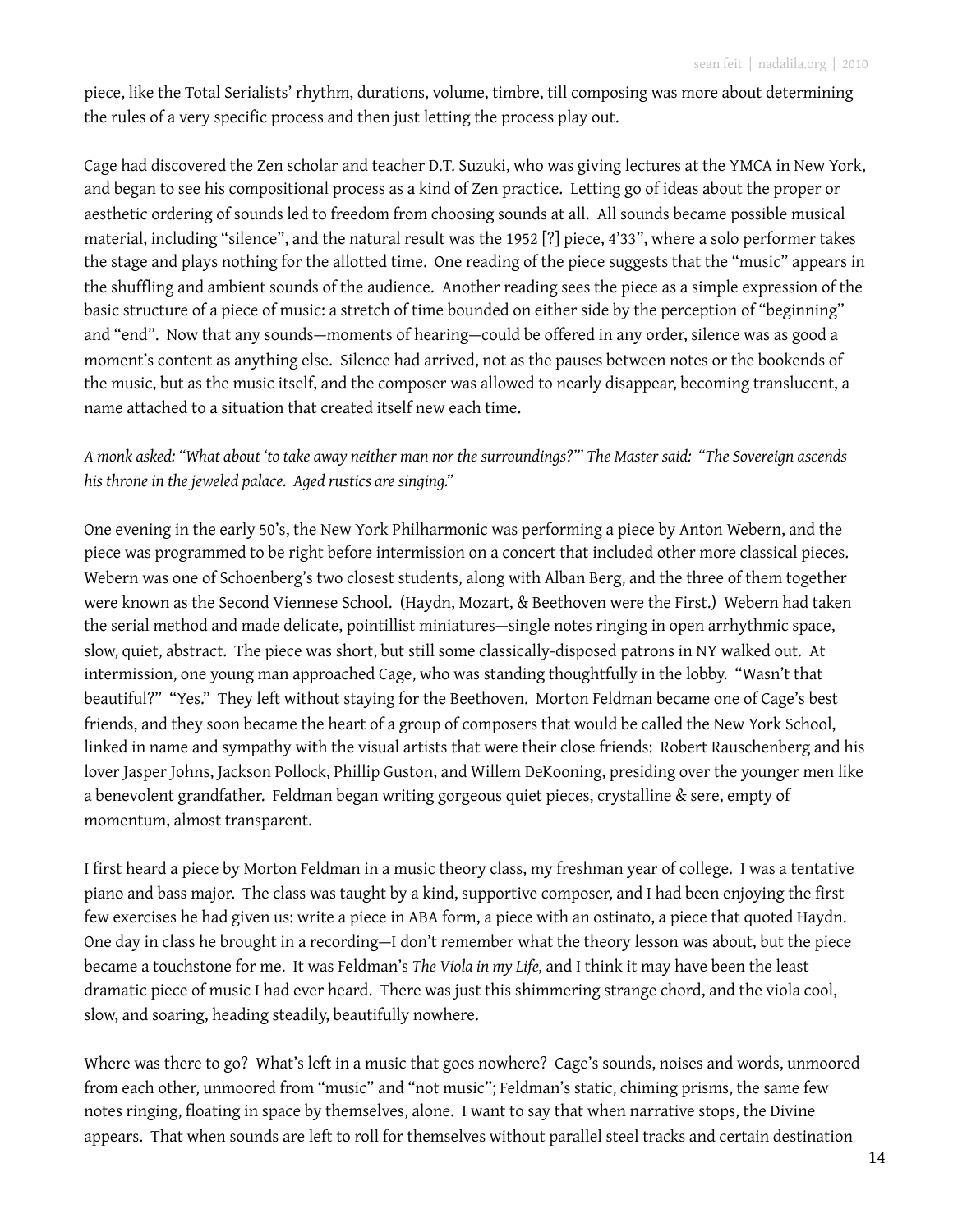that they touch the end of history, the end of time. And what is outside of time but the Source itself? Cage speaks to the lineage of Zen—wide, self-less space, the end of the composer, his chance method effacing personal choice until little remains—and traces the end of time in the rock garden at *Ryoanji*. Feldman gives himself to an improvisatory composition, writing small patterns that revolve for a while, then disappear never to return, and chords that admit no relation to their neighbors. Asked about his Jewish background, he admits the presence of the Holocaust in his music, something mournful, elegiac. The myth that Europe would ascend is gone; the trains have bleached the crystal cities of their joy—the Joy of Brotherhood, Beethoven/Schiller's great humanist hymn of peace, gone. In its place? Open space. Things as they are. Wind that is not the force of history and progress, just wind. The viola, life.

## *Bridge*

Once on retreat, many days into the monotonous bliss of an unwavering schedule, standing in the coat room, a thought comes to me: *what would it be like without any stories?* I don't mean without books or movies or symphonies, I mean without the story of *ME*. What would *I* be like, without my stories—musician, son, lover, failure, sincere, Californian, human—all of them. It's an obvious question in Buddhist meditation, inevitable, taught all the time. But I really ask it. Or, it asks itself. And as soon as I hear the words in my head, a grey space opens up in front of me and I'm falling. Backward. Like through a door, only there's nothing in front or behind me, falling in slow motion, the sky far away, everything I know receding into grey space. For one long moment, everything is going, going, going.

And I snap to, lurching forward, back into the coat room. Rows of shoes. Heart pounding. Slats of wood floor. I look around—nobody. The wide oak outside rustles in an afternoon wind. I'm here. Startled but safe, body ringing, a struck bell, echoes dispersing, as I look around. Everything's here. I'm here.

...

### *Return*

 Out most of the day to the beach and back through the trees, over a stretch of hillside—grassy, cuts around the poison oak gullies a dull brick red this time of year. Through a bleak stand of Eucalyptus, lonesome Blue Gum nothing grows in your understory, here it's shadowy, monotone, dry the floor a toxic carpet, sloughed papery bark and long thin leaves—are there even any birds in here? The sky feels far away, beyond the high, closed canopy. All you feel from the outside world here is wind muted by the dense, hard trunks, tendrils slipping through salty, sea-smell, meaningless wind. Walk in the grain of the wind: east.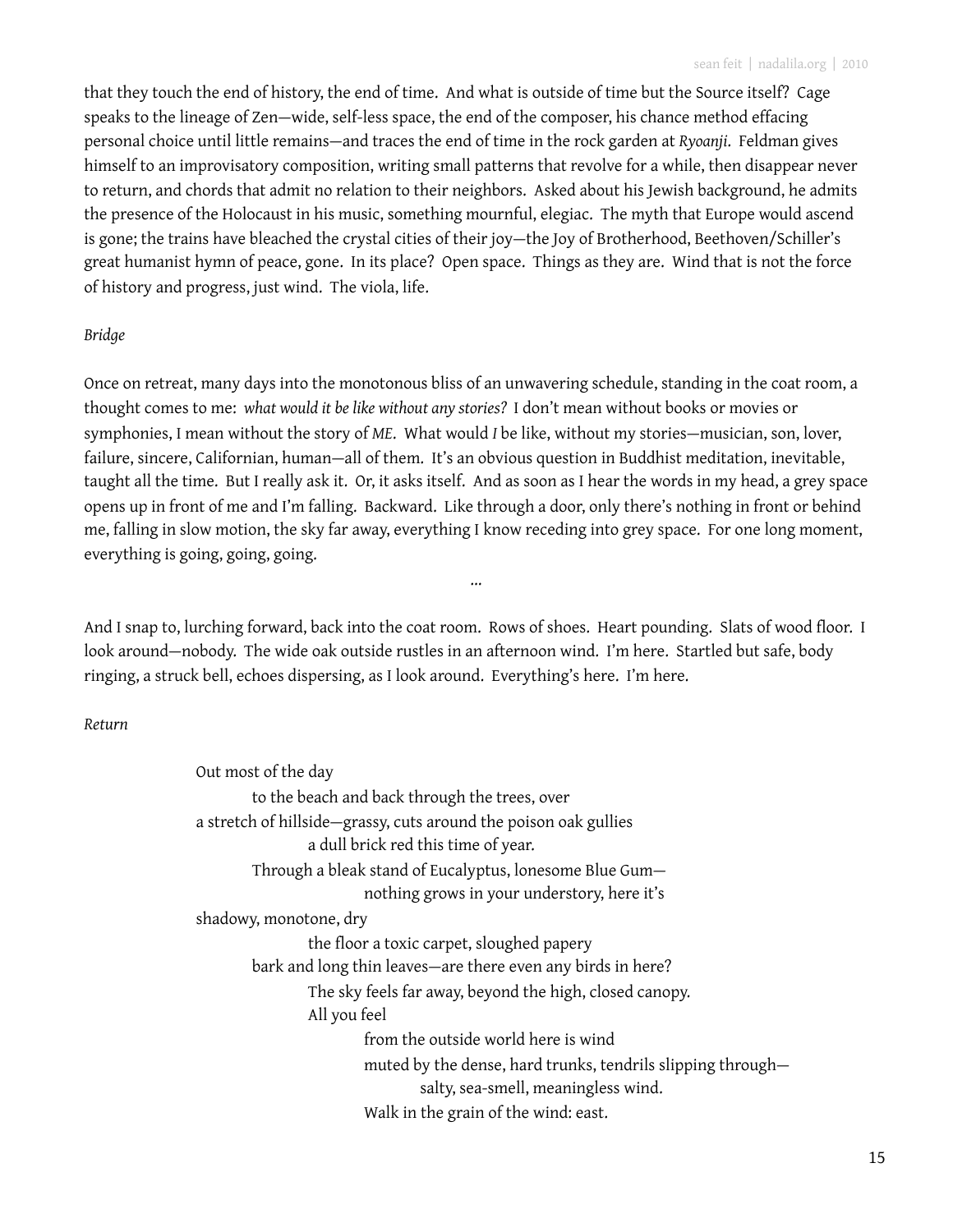Ryokan, soft-hearted, playful, warmest of the Japanese Zen poets, writes about his hut a lot. He found a little "four-mat hut" abandoned outside of a village, moved in. Squatter. Tatami mats, tightly woven straw with fabric borders, each one a precise three by six, define the space. It's long and thin, six by twelve if a rectangle. He doesn't own much. Tea kettle, one pot, little brazier. Brushes, some paper, ink. A few books. "One robe, one bowl". How little can a person live on? What is essential?

\*

"A lonely four-mat hut. All day no one in sight. Alone, sitting beneath a window, Only the continual sound of falling leaves."[19](#page-15-0)

Sometimes I get literal and think it's all about the house. Not house, as in Metaphor for the Soul or Body, but really just the house. Wood, cement, glass. Space, warmth, light. My dream of coming home after a long time away has two flavors: one has the house closed up, quiet, and the homecoming reawakens the cold hearth; and the other is all about seeing amber light through windows on a dark night, walking up to a space that is already cozy, lit, inhabited. In the first house, I'm a recluse, moving among the accoutrements of daily life with a steady, sere presence. Seer. In the second, I'm part of. Family, friends, the dinner already made, the covers turned back, ready for me. I'm welcome.

But both dreams are snapshots, fragments of a reel, fragments of real, neither a grounded image. In neither dream do I really make it past the threshold. It's all about the approach. The walk up. Seeing light through windows, the life inside. I don't dream about family life, but my heart longs for the amber light, and the hum of conversation. I don't want the severe hermitage, really, but the thought of such quiet simplicity draws me in. I do want it. But I wouldn't thrive there. Not yet.

> "The wind blows through my tiny hermitage, Not one thing is in the room. Outside, a thousand cedars; On the wall, several poems are written. Now the kettle is covered with dust, And no smoke rises from the rice steamer. Who is pounding at my moonlit gate? Only an old man from East Village.["20](#page-15-1)

My teacher Jack chides me about ambition. Says I don't have much, and should work on it, if I want. He always puts the "if I want" on the end. Everything is a suggestion, not an order. But I'll do anything he says, pretty much. He says, "Ok, maybe you'll live like Ryokan, but it looks like you want more than that." I'm married, teaching, interested in some sweet luxuries: soft cheese, overflowing bookshelves, sex of course, travel, music. Ok, my four-mat hut has a piano. And wireless. Oh, and recording gear. And Sara.

<span id="page-15-0"></span><sup>&</sup>lt;sup>19</sup> One Robe, One Bowl, Ryokan, trans. John Stevens, (Weatherhill, NY, 1977), p. 41.

<span id="page-15-1"></span><sup>20</sup> Ibid., p. 27.